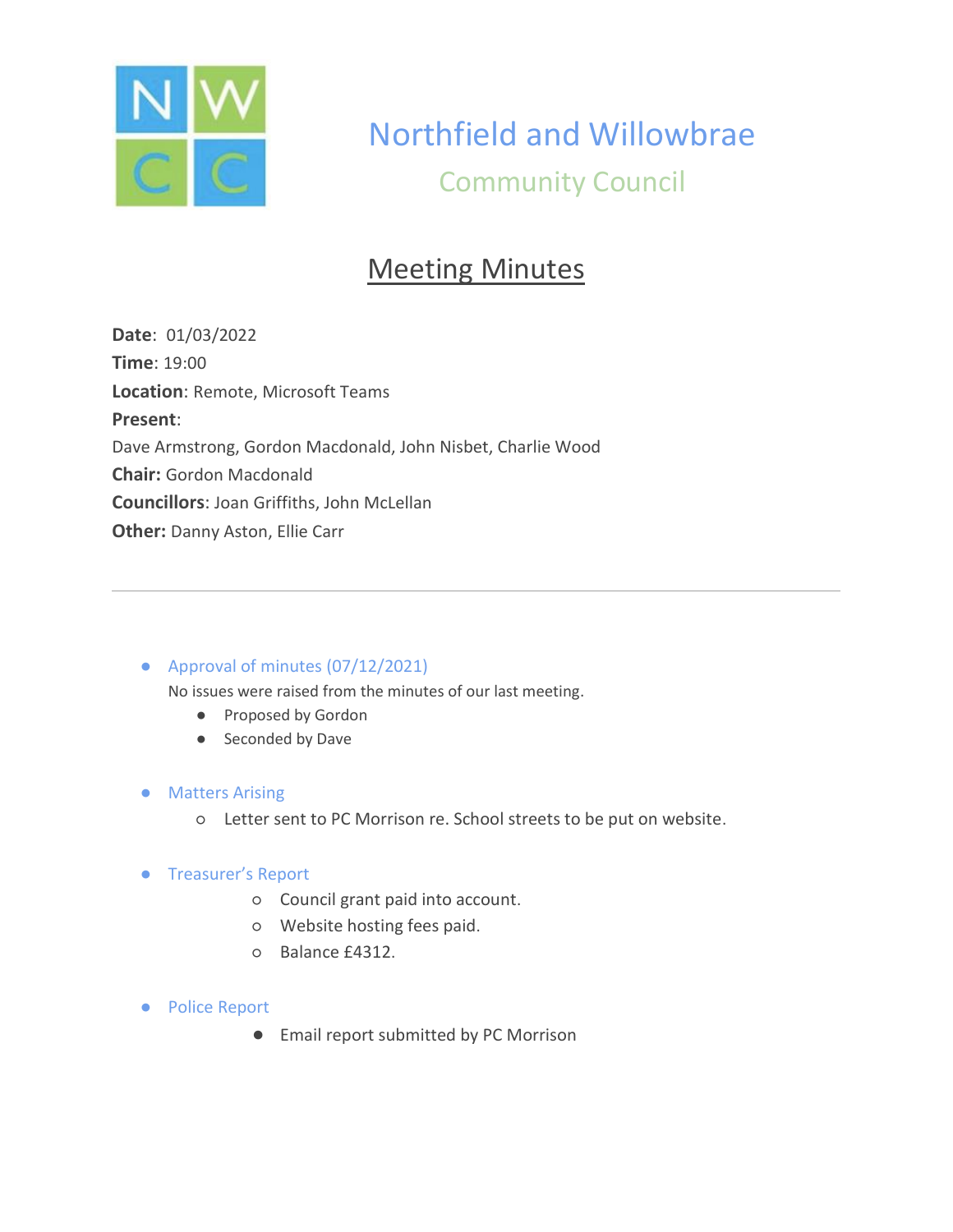*As of 01/01/2022 there have been 25 Antisocial Behaviour calls made to the Police, mainly in relation to youths causing damage or smoking cannabis in common stairs.* 

*18 of those incidents took place in January and only 7 in February when additional plan clothes and high visibility patrols were introduced to the area.* 

*In January, significant damage was caused to Royal High Primary school. Due to no CCTV and poor lighting around the school, no perpetrators have been identified however the increased patrols and engagement with the local youths resulted in situation improving with no further reports made in February.* 

*Piershill Square East, in particular, has seen a significant increase in youth calls who are managing to gain entry through insecure front and back door to the common stair. Housing department has been contacted to address this issue.* 

*In the first place, in the next few weeks, all the front and back doors for both Square East and West will be re-secured.* 

*A further plan is now being drafted to replace all front doors with the metal ones, the cost of which will be covered by the council regardless of the mixture of private and council tenants within the stair. This will however take a few months.* 

*There has been 1 HATE CRIME incident where eggs were thrown at a property.*

*1 incident of breaking into a shed.*

● Cllrs Griffiths and McLellan reported meeting with residents in Baronscourt Park to look at issues with anti-social behaviour and vandalism. They intend to approach Morrisons Supermarket for funding to approve fencing in the area.

# ● Park Run

● Ellie Carr presented details of the new Parkrun to start in Holyrood Park in late April. The CC agreed to help publicise, particularly the search for volunteers to get involved with running the events.

## ● Hollyrood Park

● Work has started to stabilize the rock face over Duddingston Low Road and the Innocent Path. Tendering for similar work on the crags above The Radical Road is in progress, but this is a more complex operation.